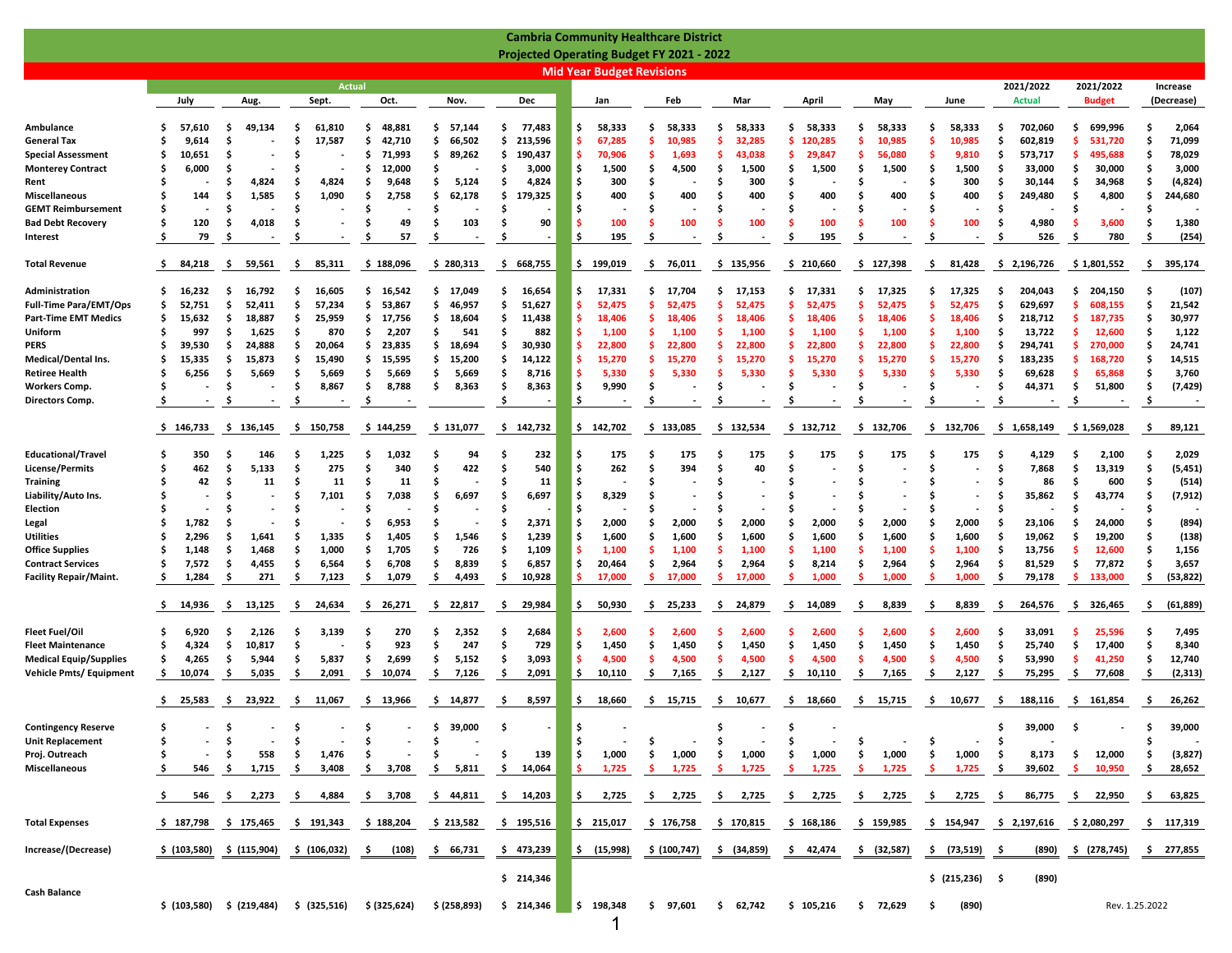|                                                       |                |                   |                                           |                                                                                                                                          |                 |                             | <b>Cambria Community Healthcare District</b>                            |                |                  |                            |                                                                                                                                                                                                     |                 |                                                                                        |                    |                  |
|-------------------------------------------------------|----------------|-------------------|-------------------------------------------|------------------------------------------------------------------------------------------------------------------------------------------|-----------------|-----------------------------|-------------------------------------------------------------------------|----------------|------------------|----------------------------|-----------------------------------------------------------------------------------------------------------------------------------------------------------------------------------------------------|-----------------|----------------------------------------------------------------------------------------|--------------------|------------------|
|                                                       |                |                   |                                           |                                                                                                                                          |                 |                             | <b>Projected Operating Budget FY 2021 - 2022</b>                        |                |                  |                            |                                                                                                                                                                                                     |                 |                                                                                        |                    |                  |
|                                                       |                |                   |                                           |                                                                                                                                          |                 |                             |                                                                         |                |                  |                            |                                                                                                                                                                                                     |                 |                                                                                        |                    |                  |
|                                                       |                |                   |                                           | Actual                                                                                                                                   |                 |                             |                                                                         |                |                  |                            |                                                                                                                                                                                                     |                 | 2021/2022                                                                              | 2021/2022          | Increase         |
|                                                       | July           | Aug.              | Sept.                                     | Oct.                                                                                                                                     | Nov.            | Dec                         | Jan                                                                     | Feb            | Mar              | April                      | May                                                                                                                                                                                                 | June            | <b>Actual</b>                                                                          | <b>Budget</b>      | (Decrease)       |
| Ambulance                                             | S<br>57,610    | 49,134<br>s       | 61,810<br>s                               | 48,881<br>-S                                                                                                                             | .s<br>57,144    | 77,483<br>S                 | 64,212<br>Ŝ                                                             | 58,333<br>s    | 58,333<br>s.     | 58,333<br>.s               | 58,333<br>.s                                                                                                                                                                                        | 58,333<br>S     | 707,939<br>S                                                                           | Ś.<br>699,996      | 7,943            |
| <b>General Tax</b>                                    | \$<br>9,614    | S                 | 17,587<br>S                               | 42,710<br>.s                                                                                                                             | 66,502<br>S     | Ŝ<br>213,596                | 23,353<br>Ŝ                                                             | 10,985<br>S    | Ŝ.<br>32,285     | 120,285<br>S               | 10,985<br>.s                                                                                                                                                                                        | 10,985<br>S     | 558,887<br>S                                                                           | Ś.<br>531,720      | 27,167           |
| <b>Special Assessment</b>                             | \$<br>10,651   | S                 | S                                         | 71,993<br>.s                                                                                                                             | 89,262<br>-S    | \$<br>190,437               | 27,689<br>S                                                             | \$.<br>1,693   | \$<br>43,038     | 29,847<br>\$.              | 56,080<br>.s                                                                                                                                                                                        | 9,810<br>S      | 530,500<br>S                                                                           | \$<br>495,688      | 34,812           |
| <b>Monterey Contract</b>                              | 6,000<br>s     |                   | s                                         | .s<br>12,000                                                                                                                             | S               | .s<br>3,000                 | S                                                                       | 4,500<br>-S    | s.<br>1,500      | .s<br>1,500                | 1,500                                                                                                                                                                                               | 1,500<br>-S     | \$<br>31,500                                                                           | \$.<br>30,000      | 1,500            |
| Rent                                                  | \$             | Ś<br>4,824        | 4,824<br>\$                               | 9,648<br>.s                                                                                                                              | 5,124<br>.s     | Ŝ<br>4,824                  | 300<br>\$                                                               | Ś              | 300              | Ŝ                          | Ŝ                                                                                                                                                                                                   | 300<br>S        | Ś<br>30,144                                                                            | \$<br>34,968       | (4, 824)<br>Ŝ    |
| <b>Miscellaneous</b>                                  | 144<br>S       | 1,585<br>S        | \$<br>1,090                               | . Ś<br>2,758                                                                                                                             | Ŝ<br>62,178     | Ŝ<br>179,325                |                                                                         | 400            | 400              | 400<br>.s                  | 400<br>Ŝ                                                                                                                                                                                            | 400<br>S        | Ŝ<br>249,080                                                                           | \$<br>4,800        | 244,280<br>Ŝ     |
| <b>GEMT Reimbursement</b><br><b>Bad Debt Recovery</b> | S<br>\$<br>120 | .\$<br>4,018<br>S | S<br>s<br>٠                               | .s<br>49<br>-S                                                                                                                           | .s<br>103<br>.s | .s<br>90<br>.s              | -S<br>. Ś<br>210                                                        | s<br>100<br>.s | s.<br>100<br>s.  | S<br>100<br>.s             | .s<br>100<br>-S                                                                                                                                                                                     | S<br>100<br>S   | S<br>5,090<br>S                                                                        | \$.<br>\$<br>3,600 | 1,490            |
| Interest                                              | 79<br>s        | S                 | s                                         | 57<br>S                                                                                                                                  | S               | S                           | 25                                                                      | S              |                  | 195<br>.s                  |                                                                                                                                                                                                     | S               | 356                                                                                    | 780<br>s           | (424)            |
|                                                       |                |                   |                                           |                                                                                                                                          |                 |                             |                                                                         |                |                  |                            |                                                                                                                                                                                                     |                 |                                                                                        |                    |                  |
|                                                       | 84,218<br>Ş.   | -\$<br>59,561     | 85,311<br>-S                              | 188,096<br>-\$                                                                                                                           | 280,313<br>-S   | 668,755<br>\$.              | s.<br>115,789                                                           | 76,011<br>.s   | 135,956<br>\$    | 210,660<br>-S              | 127,398<br>-S                                                                                                                                                                                       | 81,428<br>-\$   | \$2,113,496                                                                            | \$1,801,552        | 311,944<br>\$.   |
| Administration                                        | 16,232<br>\$.  | 16,792<br>s.      | 16.605<br>s                               | 16,542<br>-S                                                                                                                             | Ŝ<br>17,049     | 16,654<br>Ŝ.                | 16,654<br>-S                                                            | \$<br>17,704   | 17,153<br>Ŝ      | -S<br>17,331               | 17,325<br>-S                                                                                                                                                                                        | 17,325<br>S     | 203,366<br>S                                                                           | Ś.<br>204,150      | (784)            |
| <b>Full-Time Para/EMT/Ops</b>                         | \$.<br>52,751  | Ŝ.<br>52,411      | .s<br>57,234                              | 53,867<br>.s                                                                                                                             | 46,957<br>.s    | Ŝ<br>51,627                 | Ŝ<br>49,336                                                             | 52,475         | 52,475<br>Ŝ      | .s<br>52,475               | 52,475<br>.s                                                                                                                                                                                        | Ś<br>52,475     | 626,558<br>S                                                                           | \$<br>608,155      | 18,403           |
| <b>Part-Time EMT Medics</b>                           | \$<br>15,632   | 18,887<br>S       | 25,959<br>s                               | 17,756<br>.s                                                                                                                             | S<br>18,604     | 11,438<br>s                 | \$<br>17,690                                                            | 18,406<br>S    | s.<br>18,406     | S<br>18,406                | 18,406<br>.s                                                                                                                                                                                        | 18,406<br>S     | 217,996<br>\$                                                                          | \$<br>187,735      | 30,261           |
| Uniform                                               | S<br>997       | 1,625<br>.s       | S<br>870                                  | 2,207<br>-S                                                                                                                              | 541<br>-S       | 882<br>.s                   | 889<br>S                                                                | S<br>1,100     | 1,100<br>-S      | -S<br>1,100                | 1,100<br>-S                                                                                                                                                                                         | 1,100<br>S      | 13,511<br>S                                                                            | \$.<br>12,600      | 911              |
| PERS                                                  | \$<br>39,530   | S<br>24,888       | s<br>20,064                               | Ŝ<br>23,835                                                                                                                              | 18,694<br>S     | Ŝ<br>30,930                 | \$<br>25,152                                                            | 22,800         | 22,800<br>s.     | .s<br>22,800               | .s<br>22,800                                                                                                                                                                                        | S<br>22,800     | S<br>297,093                                                                           | \$<br>270,000      | 27,093           |
| <b>Medical/Dental Ins.</b>                            | \$<br>15,335   | 15,873<br>S       | 15,490<br>S                               | 15,595<br>Ŝ                                                                                                                              | 15,200<br>.s    | Ŝ<br>14,122                 | \$<br>14,845                                                            | 15,270<br>S    | Ŝ<br>15,270      | Ŝ<br>15,270                | 15,270<br>-S                                                                                                                                                                                        | Ś<br>15,270     | Ś<br>182,810                                                                           | \$<br>168,720      | 14,090           |
| <b>Retiree Health</b>                                 | 6,256<br>S     | 5,669<br>.s       | \$.<br>5,669                              | .s<br>5,669                                                                                                                              | 5,669<br>-S     | 8,716<br>-S                 | 5,897<br>.s                                                             | 5,330<br>S     | 5,330<br>s.      | 5,330<br>-S                | 5,330<br>.s                                                                                                                                                                                         | 5,330<br>.s     | 70,195<br>.s                                                                           | \$.<br>65,868      | 4,327            |
| <b>Workers Comp.</b>                                  | S              | .s                | -S<br>8,867                               | .s<br>8,788                                                                                                                              | 8,363<br>-S     | 8,363<br>-S                 | \$<br>8,548                                                             | s              | Ŝ.               | S                          | .s                                                                                                                                                                                                  | Ś.              | 42,929<br>.s                                                                           | \$<br>51,800       | (8, 871)<br>.s   |
| Directors Comp.                                       | Ş              | S                 | Ş                                         | -S                                                                                                                                       |                 | -S                          | -S                                                                      | .s             | <b>s</b>         | -\$                        | -\$                                                                                                                                                                                                 | .s              | -\$                                                                                    | .s                 | -S               |
|                                                       | \$146,733      | - \$<br>136,145   | \$150,758                                 | -\$<br>144,259                                                                                                                           | 131,077<br>\$.  | \$142,732                   | s.<br>139,011                                                           | \$133,085      | -S<br>132,534    | -\$<br>132,712             | -\$<br>132,706                                                                                                                                                                                      | - \$<br>132,706 | \$1,654,458                                                                            | \$1,569,028        | Ŝ<br>85,430      |
| <b>Educational/Travel</b>                             | 350<br>S       | 146<br>S          | 1,225<br>s                                | 1,032<br>.s                                                                                                                              | 94<br>S         | 232<br>.s                   | 205<br>Ŝ                                                                | 175<br>S       | 175              | 175<br>-S                  | 175                                                                                                                                                                                                 | 175<br>S        | 4,159<br>S                                                                             | \$<br>2,100        | 2,059            |
| <b>License/Permits</b>                                | 462<br>S       | 5,133<br>S        | 275<br>.s                                 | 340<br>.s                                                                                                                                | 422<br>S        | .\$<br>540                  | 362<br>\$                                                               | 394            | 40<br>s.         | Ś.                         | -S                                                                                                                                                                                                  | S               | 7,968<br>S                                                                             | \$<br>13,319       | (5, 351)         |
| <b>Training</b>                                       | Ś<br>42        | S<br>11           | 11<br>s                                   | 11                                                                                                                                       | s               | 11<br>.s                    | 11                                                                      |                |                  |                            |                                                                                                                                                                                                     | S               | 97<br>S                                                                                | \$<br>1,200        | (1, 103)<br>Ŝ    |
| Liability/Auto Ins.                                   | s              | S                 | 7,101<br>S                                | 7,038<br>S                                                                                                                               | 6,697<br>S      | 6,697<br>Ś                  | 6,846<br>Ŝ                                                              | S              |                  | s                          |                                                                                                                                                                                                     | S               | 34,379<br>S                                                                            | 43,774<br>\$.      | (9, 395)         |
| Election                                              | S              | s                 | S                                         |                                                                                                                                          |                 |                             |                                                                         |                |                  | s                          |                                                                                                                                                                                                     |                 | s                                                                                      | \$                 |                  |
| Legal                                                 | \$<br>1,782    | S                 | S                                         | 6,953<br>Ŝ                                                                                                                               | s               | 2,371<br>.s                 | 225<br>Ŝ                                                                | 2,000<br>.s    | 2,000            | 2,000<br>.s                | 2,000<br>Ŝ                                                                                                                                                                                          | 2,000<br>S      | 21,331<br>S                                                                            | \$<br>24,000       | (2,669)          |
| <b>Utilities</b>                                      | 2,296<br>S     | 1,641<br>S        | \$<br>1,335                               | 1,405<br>.s                                                                                                                              | 1,546<br>\$.    | Ŝ<br>1,239                  | 1,549<br>S                                                              | 1,600          | 1,600            | 1,600<br>.s                | 1,600                                                                                                                                                                                               | 1,600<br>S      | 19,011<br>S                                                                            | \$<br>19,200       | (189)            |
| <b>Office Supplies</b>                                | S<br>1,148     | 1,468<br>S        | 1,000<br>-S                               | 1,705<br>.s                                                                                                                              | 726<br>.s       | . Ś<br>1,109                | 1,065<br>.s                                                             | 1,100<br>S     | 1,100<br>Ŝ       | -S<br>1,100                | 1,100<br>-S                                                                                                                                                                                         | 1,100<br>.s     | 13,721<br>.s                                                                           | \$<br>12,600       | 1,121            |
| <b>Contract Services</b>                              | \$<br>7,572    | 4,455<br>.s<br>.s | 6,564<br>\$.<br>S                         | 6,708<br>.s                                                                                                                              | 8,839<br>.s     | 6,857<br>.s                 | 4,583<br>.s                                                             | 2,964<br>S     | 2,964<br>s.      | 8,214<br>.s<br>1,000<br>.s | 2,964<br>-S                                                                                                                                                                                         | 2,964<br>.s     | 65,648<br>S                                                                            | \$<br>77,872       | (12, 224)<br>-S  |
| <b>Facility Repair/Maint.</b>                         | \$.<br>1,284   | 271               | 7,123                                     | 1,079<br>-S                                                                                                                              | 4,493<br>-S     | 10,928<br>S                 | 16,334<br>-S                                                            | 17,000<br>.s   | \$<br>17,000     |                            | 1,000<br>-S                                                                                                                                                                                         | 1,000<br>-S     | 78,512<br>S                                                                            | \$<br>133,000      | (54, 488)<br>-S  |
|                                                       | \$14,936       | -\$<br>13,125     | 24,634<br>ş.                              | -\$<br>26,271                                                                                                                            | 22,817<br>Ş     | \$.<br>29,984               | -\$<br>31,180                                                           | 25,233<br>s    | -\$<br>24,879    | -S<br>14,089               | -\$<br>8,839                                                                                                                                                                                        | -\$<br>8,839    | .s<br>244,826                                                                          | \$.<br>327,065     | -\$<br>(82, 239) |
| <b>Fleet Fuel/Oil</b>                                 | 6,920<br>s     | 2,126<br>.s       | 3,139<br>s                                | 270<br>S                                                                                                                                 | 2,352<br>.s     | 2,684<br>S                  | 3,401                                                                   | 2,600          | 2,600<br>S       | 2,600<br>-S                | 2,600                                                                                                                                                                                               | 2,600<br>S      | 33,892<br>s                                                                            | 25,596<br>S        | 8,296            |
| <b>Fleet Maintenance</b>                              | \$<br>4,324    | \$.<br>10,817     | .s                                        | 923<br>Ŝ.                                                                                                                                | 247<br>Ŝ.       | Ś.<br>729                   | 225<br>. Ś                                                              | 1,450<br>S     | Ŝ.<br>1,450      | \$<br>1,450                | 1,450<br>.s                                                                                                                                                                                         | Ś.<br>1,450     | \$<br>24,515                                                                           | \$<br>17,400       | 7,115<br>.s      |
| <b>Medical Equip/Supplies</b>                         | \$<br>4,265    | -S<br>5,944       | 5,837<br>-S                               | 2,699<br>.s                                                                                                                              | 5,152<br>.s     | 3,093<br>.s                 | 5,075<br>.s                                                             | 4,500<br>S     | 4,500<br>s.      | 4,500<br>S                 | 4,500<br>.s                                                                                                                                                                                         | 4,500<br>.s     | 54,565<br>.s                                                                           | \$<br>41,250       | 13,315<br>.s     |
| <b>Vehicle Pmts/ Equipment</b>                        | \$.<br>10,074  | -S<br>5,035       | 2,091<br>s                                | .s<br>10,074                                                                                                                             | .s<br>7,126     | 2,091<br>.s                 | -S<br>10,074                                                            | .s<br>7,165    | s.<br>2,127      | -S<br>10,110               | .s<br>7,165                                                                                                                                                                                         | -S<br>2,127     | .s<br>75,259                                                                           | \$<br>77,608       | (2, 349)<br>.s   |
|                                                       | \$25,583       | 23,922<br>Ş       | 11,067<br>-S                              | - \$<br>13,966                                                                                                                           | -\$<br>14,877   | 8,597<br>-\$                | 18,775<br>-\$                                                           | \$<br>15,715   | 10,677<br>-\$    | 18,660<br>-\$              | -\$<br>15,715                                                                                                                                                                                       | -\$<br>10,677   | 188,231<br>-\$                                                                         | \$.<br>161,854     | -\$<br>26,377    |
| <b>Contingency Reserve</b>                            | s              | s                 | -S                                        | S                                                                                                                                        | 39,000<br>s     | S                           | s                                                                       | s              | -S               | -S                         | s                                                                                                                                                                                                   | S               | 39,000<br>s                                                                            | .s                 | 39,000<br>-S     |
| <b>Unit Replacement</b>                               | \$.            | Ś<br>٠            | -S                                        | Ŝ.                                                                                                                                       | Ś               |                             |                                                                         | Ś              | s.               | Ŝ                          | .s                                                                                                                                                                                                  | Ś<br>٠          | Ś                                                                                      |                    |                  |
| Proj. Outreach                                        |                | 558               | \$<br>1,476                               | -\$                                                                                                                                      |                 | - \$<br>139                 | -\$<br>866                                                              | - 15<br>1,000  | - \$<br>1,000 \$ | 1,000                      | $\sim$ \$<br>1,000                                                                                                                                                                                  | - \$<br>1,000   | -\$<br>8,039                                                                           | \$<br>12,000       | \$<br>(3,961)    |
| Miscellaneous                                         | \$.            | 546 \$ 1,715      | \$3,408                                   |                                                                                                                                          |                 | \$ 3,708 \$ 5,811 \$ 14,064 | \$ 4,959                                                                |                |                  |                            | $\begin{array}{ccccccccccccc}\n\text{\$} & 1,725 & \text{\$} & 1,725 & \text{\$} & 1,725 & \text{\$} & 1,725 & \text{\$} & 1,725 & \text{\$} & 1,725 & \text{\$} & 1,725 & \text{\$} & \end{array}$ |                 | - \$<br>42,836                                                                         | \$10,950           | -S<br>31,886     |
|                                                       |                |                   |                                           |                                                                                                                                          |                 |                             |                                                                         |                |                  |                            |                                                                                                                                                                                                     |                 |                                                                                        |                    |                  |
|                                                       | ş.             |                   |                                           | 546 \$ 2,273 \$ 4,884 \$ 3,708 \$ 44,811 \$ 14,203 \$ 5,825 \$ 2,725 \$ 2,725 \$ 2,725 \$ 2,725 \$ 2,725 \$                              |                 |                             |                                                                         |                |                  |                            |                                                                                                                                                                                                     |                 | 89,875                                                                                 | \$ 22,950          | - \$<br>66,925   |
| Total                                                 |                |                   | \$187,798 \$175,465 \$191,343 \$188,204   |                                                                                                                                          | \$213,582       | \$195,516                   | \$194,791 \$176,758 \$170,815 \$168,186 \$159,985 \$154,947 \$2,177,390 |                |                  |                            |                                                                                                                                                                                                     |                 |                                                                                        | \$2,080,897        | -S<br>96,493     |
| Increase/(Decrease)                                   |                |                   | \$ (103,580) \$ (115,904) \$ (106,032) \$ | (108)                                                                                                                                    | \$ 66,731       | \$473,239                   |                                                                         |                |                  |                            |                                                                                                                                                                                                     |                 | \$ (79,002)  \$ (100,747)  \$ (34,859) \$  42,474  \$ (32,587) \$ (73,519) \$ (63,894) | \$ (279,345)       | \$215,451        |
|                                                       |                |                   |                                           |                                                                                                                                          |                 | \$214,346                   |                                                                         |                |                  |                            |                                                                                                                                                                                                     |                 | \$ (278,240) \$ (63,894)                                                               |                    |                  |
| <b>Cash Balance</b>                                   |                |                   |                                           | \$ (103,580) \$ (219,484) \$ (325,516) \$ (325,624) \$ (258,893) \$ 214,346 \$ 135,344 \$ 34,597 \$ (262) \$ 42,212 \$ 9,625 \$ (63,894) |                 |                             |                                                                         |                |                  |                            |                                                                                                                                                                                                     |                 |                                                                                        |                    |                  |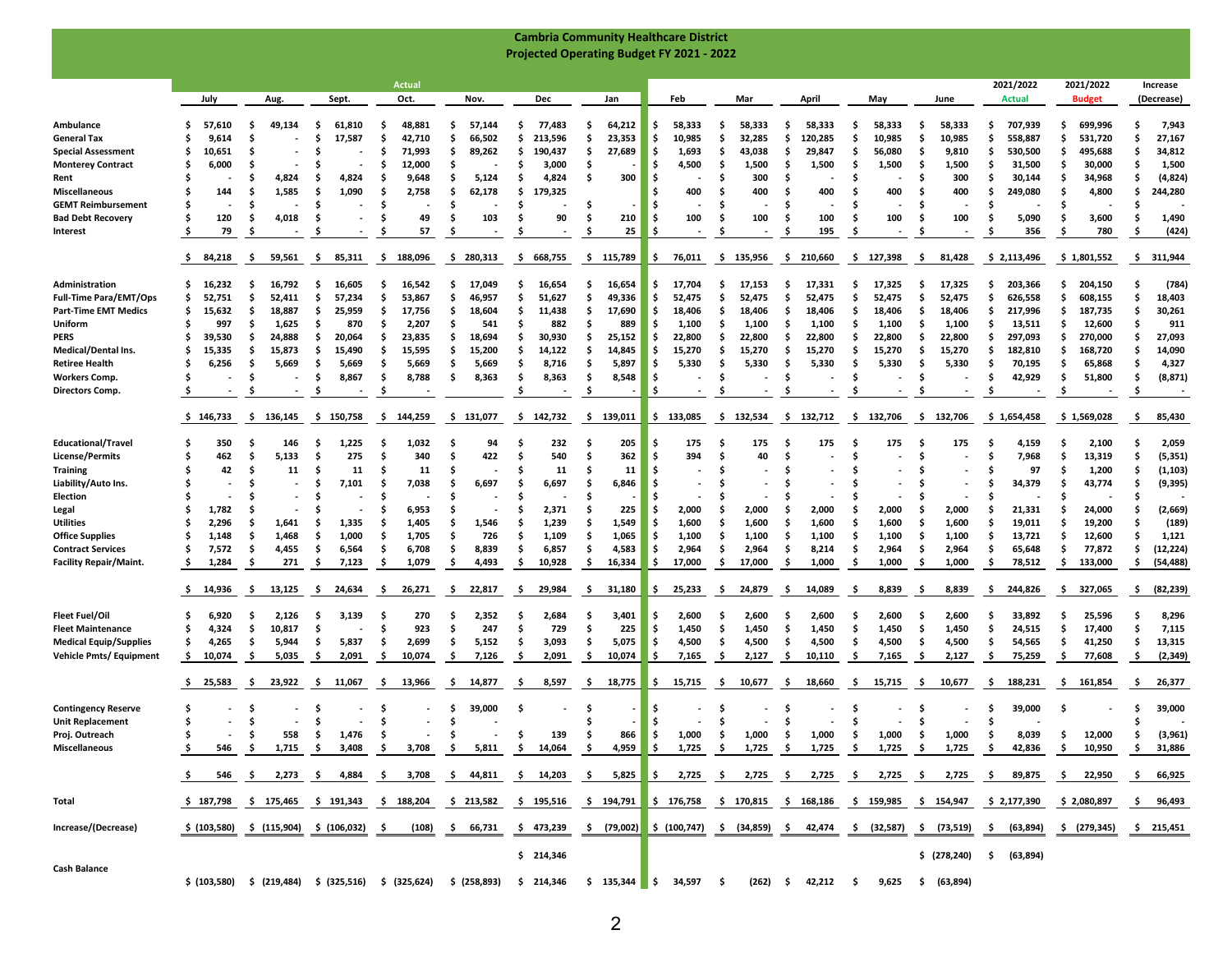#### **Cambria Community Healthcare District Monthly Summary of Revenue and Expenses MONTH OF January 2022**

|                                |                 | <b>Budget</b> | Actual                         | Variance        |
|--------------------------------|-----------------|---------------|--------------------------------|-----------------|
|                                |                 |               |                                |                 |
| Ambulance                      | \$              | 58,333        | \$<br>64,212                   | \$<br>5,879     |
| <b>General Tax</b>             | \$              | 67,285        | \$<br>23,353                   | \$<br>(43, 932) |
| <b>Special Assessment</b>      | \$              | 70,906        | \$<br>27,689                   | \$<br>(43, 217) |
| <b>Monterey Contract</b>       | \$              | 1,500         | \$                             | \$<br>(1,500)   |
| Rent                           | \$              | 300           | \$<br>300                      | \$              |
| <b>Miscellaneous</b>           | \$              | 400           | \$<br>٠                        | \$<br>(400)     |
| <b>GEMT Reimbursement</b>      | \$              |               | \$<br>$\overline{\phantom{0}}$ | \$              |
| <b>Bad Debt Recovery</b>       | \$              | 100           | \$<br>210                      | \$<br>110       |
| <b>Interest</b>                | \$              | 195           | \$<br>25                       | \$<br>(170)     |
| <b>Total Revenue</b>           | \$              | 199,019       | \$<br>115,789                  | \$<br>(83, 230) |
| Administration                 | \$              | 17,331        | \$<br>16,654                   | \$<br>(677)     |
| <b>Full-Time Para/EMT/Ops</b>  | \$              | 52,475        | \$<br>49,336                   | \$<br>(3, 139)  |
| <b>Part-Time EMT Medics</b>    | \$              | 18,406        | \$<br>17,690                   | \$<br>(716)     |
| <b>Uniform</b>                 | \$              | 1,100         | \$<br>889                      | \$<br>(211)     |
| <b>PERS</b>                    | \$              | 22,800        | \$<br>25,152                   | \$<br>2,352     |
| Medical/Dental Ins.            | \$              | 15,270        | \$<br>14,845                   | \$<br>(425)     |
| <b>Retiree Health</b>          | \$              | 5,330         | \$<br>5,897                    | \$<br>567       |
| <b>Workers Comp.</b>           | \$              | 9,990         | \$<br>8,548                    | \$<br>(1, 442)  |
| Director Comp.                 | \$              |               | \$                             | \$              |
|                                | \$              | 142,702       | \$<br>139,011                  | \$<br>(3,691)   |
| <b>Educational/Travel</b>      | \$              | 175           | \$<br>205                      | \$<br>30        |
| <b>License/Permits</b>         | \$              | 262           | \$<br>362                      | \$<br>100       |
| <b>Training</b>                |                 |               | \$<br>11                       | \$<br>11        |
| Liability/Auto Ins.            | \$              | 8,329         | \$<br>6,846                    | \$<br>(1, 483)  |
| <b>Election</b>                | \$              |               | \$                             | \$              |
| Legal                          | \$              | 2,000         | \$<br>225                      | \$<br>(1, 775)  |
| <b>Utilities</b>               | \$              | 1,600         | \$<br>1,549                    | \$<br>(51)      |
| <b>Office Supplies</b>         | \$              | 1,100         | \$<br>1,065                    | \$<br>(35)      |
| <b>Contract Services</b>       | \$              | 20,464        | \$<br>4,583                    | \$<br>(15, 881) |
| <b>Facility Repair/Maint.</b>  | \$              | 17,000        | \$<br>16,334                   | \$<br>(666)     |
|                                | \$              | 50,930        | \$<br>31,180                   | \$<br>(19,750)  |
| <b>Fleet Fuel/Oil</b>          | \$              | 2,600         | \$<br>3,401                    | \$<br>801       |
| <b>Fleet Maintenance</b>       | \$              | 1,450         | \$<br>225                      | \$<br>(1, 225)  |
| <b>Medical Equip/Supplies</b>  | \$              | 4,500         | \$<br>5,075                    | \$<br>575       |
| <b>Vehicle Pmts/ Equipment</b> | \$              | 10,110        | \$<br>10,074                   | \$<br>(36)      |
|                                | \$              | 18,660        | \$<br>18,775                   | \$<br>115       |
| <b>Contingency Reserve</b>     | \$              |               | \$                             | \$              |
| <b>Unit Replacement</b>        | \$              |               | \$                             | \$              |
| Proj. Outreach                 | \$              | 1,000         | \$<br>866                      | \$<br>(134)     |
| <b>Miscellaneous</b>           | \$              | 1,725         | \$<br>4,959                    | \$<br>3,234     |
|                                | $\ddot{\bm{s}}$ | 2,725         | \$<br>5,825                    | \$<br>3,100     |
| <b>Total Expenses</b>          | -\$             | 215,017       | \$<br>194,791                  | \$<br>(20, 226) |
| Increase/(Decrease)            | \$              | (15,998)      | \$<br>(79,002)                 | \$<br>(63,004)  |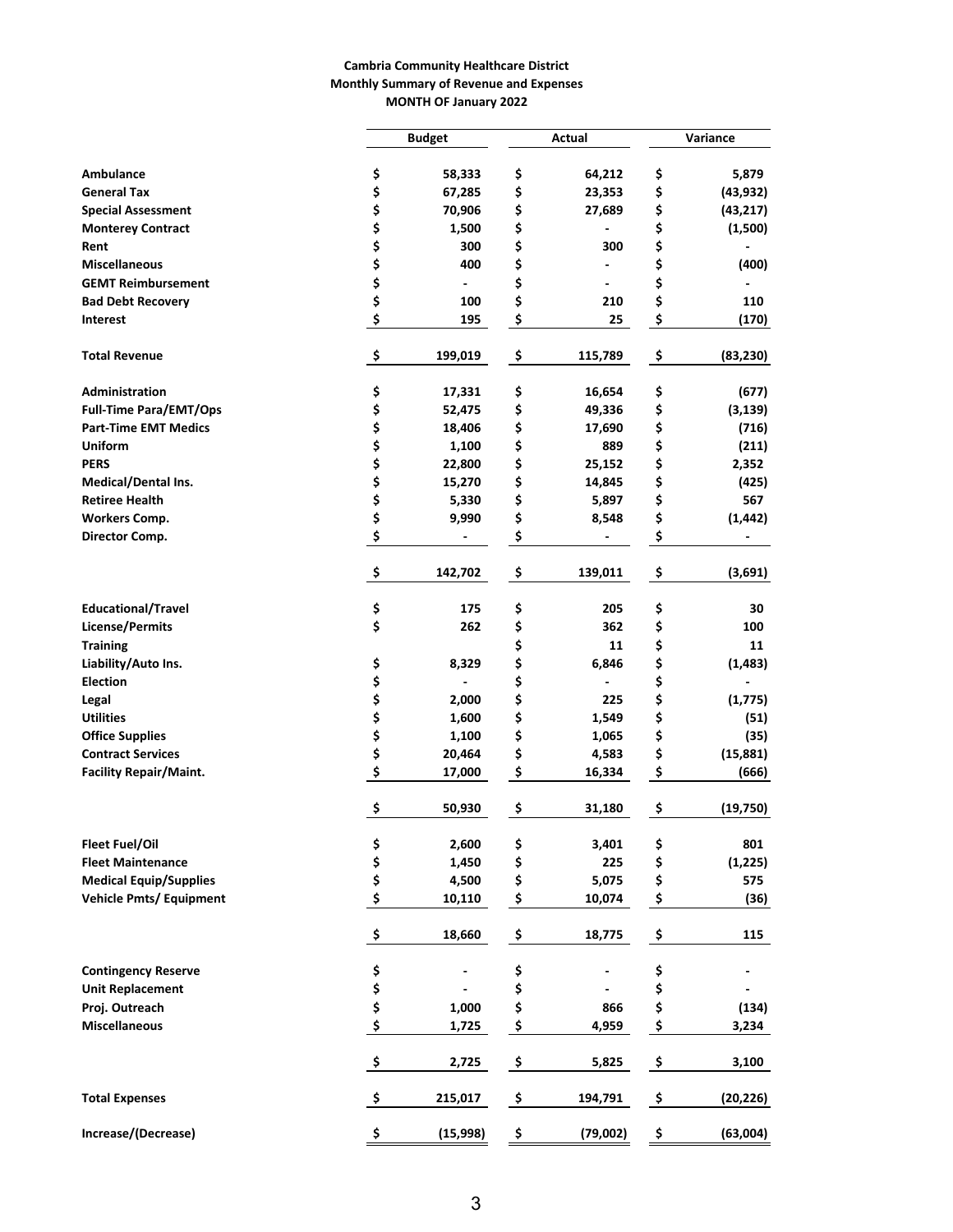#### **Cambria Community Healthcare District**

#### **Year - To - Date Summary of Revenue and Expenses For the Seven Months Ended January 31, 2022**

|                               | <b>Budget</b>   | Actual                         |               | Variance                 |
|-------------------------------|-----------------|--------------------------------|---------------|--------------------------|
| <b>Ambulance</b>              | \$<br>410,395   | \$<br>416,274                  | \$            | 5,879                    |
| <b>General Tax</b>            | \$<br>417,294   | \$<br>373,362                  | \$            | (43, 932)                |
| <b>Special Assessment</b>     | \$<br>433,249   | \$<br>390,032                  | \$            | (43, 217)                |
| <b>Monterey Contract</b>      | \$<br>22,500    | \$<br>21,000                   | \$            | (1,500)                  |
| Rent                          | \$<br>29,544    | \$<br>29,544                   | \$            |                          |
| <b>Miscellaneous</b>          | \$<br>247,480   | \$<br>247,080                  | \$            | (400)                    |
| <b>GEMT Reimbursement</b>     | \$              | \$                             | \$            |                          |
| <b>Bad Debt Recovery</b>      | \$<br>4,480     | \$<br>4,590                    | \$            | 110                      |
| Interest                      | \$<br>331       | \$<br>161                      | \$            | (170)                    |
| <b>Total Revenue</b>          | \$<br>1,565,273 | \$<br>1,482,043                | \$            | (83, 230)                |
| <b>Administration</b>         | \$<br>117,205   | \$<br>116,528                  | \$            | (677)                    |
| <b>Full-Time Para/EMT/Ops</b> | \$<br>367,322   | \$<br>364,183                  | \$            | (3, 139)                 |
| <b>Part-Time EMT Medics</b>   | \$<br>126,682   | \$<br>125,966                  | \$            | (716)                    |
| <b>Uniform</b>                | \$<br>8,222     | \$<br>8,011                    | \$            | (211)                    |
| <b>PERS</b>                   | \$<br>180,741   | \$<br>183,093                  | \$            | 2,352                    |
| Medical/Dental Ins.           | \$<br>106,885   | \$<br>106,460                  | \$            | (425)                    |
| <b>Retiree Health</b>         | \$<br>42,978    | \$<br>43,545                   | \$            | 567                      |
| <b>Workers Comp.</b>          | \$<br>44,371    | \$<br>42,929                   | \$            | (1, 442)                 |
| Director Comp.                | \$<br>۰         | \$<br>۰                        | \$            | ۰                        |
|                               | \$<br>994,406   | \$<br>990,715                  | \$            | (3,691)                  |
| <b>Educational/Travel</b>     | \$<br>3,254     | \$<br>3,284                    | \$            | 30                       |
| <b>License/Permits</b>        | \$<br>7,434     | \$<br>7,534                    | \$            | 100                      |
| <b>Training</b>               | \$<br>86        | \$<br>97                       | \$            | 11                       |
| Liability/Auto Ins.           | \$<br>35,862    | \$<br>34,379                   | \$            | (1, 483)                 |
| <b>Election</b>               | \$              | \$<br>$\overline{\phantom{a}}$ | \$            | $\overline{\phantom{a}}$ |
| Legal                         | \$<br>13,106    | \$<br>11,331                   | \$            | (1,775)                  |
| <b>Utilities</b>              | \$<br>11,062    | \$<br>11,011                   | \$            | (51)                     |
| <b>Office Supplies</b>        | \$<br>8,256     | \$<br>8,221                    | \$            | (35)                     |
| <b>Contract Services</b>      | \$<br>61,459    | \$<br>45,578                   | \$            | (15, 881)                |
| <b>Facility Repair/Maint.</b> | \$<br>42,178    | \$<br>41,512                   | \$            | (666)                    |
|                               | \$<br>182,697   | \$<br>162,947                  | \$            | (19,750)                 |
| <b>Fleet Fuel/Oil</b>         | \$<br>20,091    | \$<br>20,892                   | \$            | 801                      |
| <b>Fleet Maintenance</b>      | \$<br>18,490    | \$<br>17,265                   | \$            | (1, 225)                 |
| <b>Medical Equip/Supplies</b> | \$<br>31,490    | \$<br>32,065                   | \$            | 575                      |
| <b>Vehicle Pmts/Equipment</b> | \$<br>46,601    | \$<br>46,565                   | \$            | (36)                     |
|                               | \$<br>116,672   | \$<br>116,787                  | \$            | 115                      |
| <b>Contingency Reserve</b>    | \$<br>39,000    | \$<br>39,000                   | \$            |                          |
| <b>Unit Replacement</b>       | \$              | \$                             | \$            |                          |
| Proj. Outreach                | \$<br>3,173     | \$<br>3,039                    | \$            | (134)                    |
| <b>Miscellaneous</b>          | \$<br>30,977    | \$<br>34,211                   | \$            | 3,234                    |
|                               | \$<br>73,150    | \$<br>76,250                   | \$            | 3,100                    |
| <b>Total Expenses</b>         | \$<br>1,366,925 | \$<br>1,346,699                | \$            | (20, 226)                |
| Increase/(Decrease)           | \$<br>198,348   | \$<br>135,344                  | $\mathsf{\$}$ | (63,004)                 |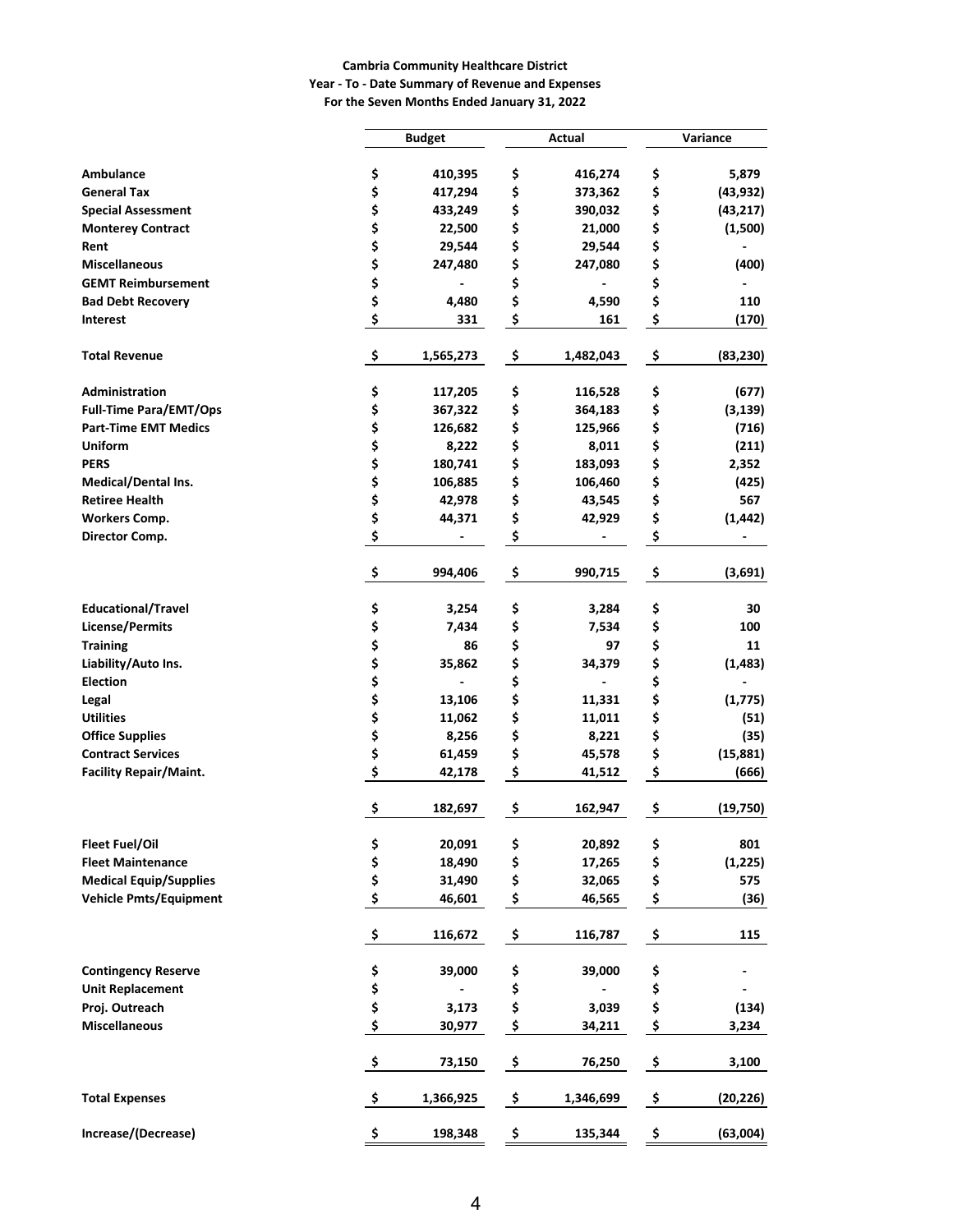#### **Cambria Community Healthcare District Monthly Financial Report**

### **JANUARY 2022**

|                                       | <b>Pacific Premier Bank Operating Account</b>     |          |               |            |
|---------------------------------------|---------------------------------------------------|----------|---------------|------------|
| <b>Beginning Balance</b>              |                                                   | \$       | 617,854.12    |            |
| Income                                |                                                   | \$       | 65,292.08     |            |
| Tax Income                            |                                                   | \$       | 51,042.02     |            |
|                                       | Deposit from Mechanics Ambulance Income Account   | \$       |               |            |
| <b>Transfer to LAIF Account</b>       |                                                   |          |               |            |
| CalPERS Health Premium                |                                                   | \$       | (14, 581.45)  |            |
| <b>Less Checking Expenses</b>         |                                                   | \$<br>\$ | (152, 350.72) |            |
| Bank fee                              |                                                   |          | (4.25)        |            |
| <b>Ending Balance</b>                 |                                                   |          | æ.            | 567,251.80 |
|                                       | <b>Local Agency Investment Fund Account</b>       |          |               |            |
| <b>Operating Reserves</b>             |                                                   |          |               |            |
| <b>Beginning Balance</b>              |                                                   | \$       | 56,198.81     |            |
| <b>Transfer from Operating Accont</b> |                                                   | \$       |               |            |
| Interest                              |                                                   | \$       | 24.74         |            |
| <b>Ending Balance</b>                 |                                                   |          |               | 56,223.55  |
| ALL ACCOUNTS TOTAL                    |                                                   |          |               | 623,475.35 |
| <b>CCHD CHASE Trust Account</b>       |                                                   |          |               |            |
| <b>Beginning Balance</b>              |                                                   | \$       | 3,740.95      |            |
| Deposit                               |                                                   | \$       | 32,060.00     |            |
| <b>Withdrawal (Qgiv)</b>              |                                                   | \$       | (814.10)      |            |
|                                       | Transfer (check written) to new PPB Trust Account | \$       | (34,000.00)   |            |
| <b>Ending Balance</b>                 |                                                   |          | S             | 986.85     |
| <b>CCHD PPB Trust Account</b>         |                                                   |          |               |            |
| <b>Beginning Balance</b>              |                                                   | \$       |               |            |
| Deposit                               |                                                   | \$       | 34,000.00     |            |
| <b>Withdrawal (Qgiv)</b>              |                                                   |          |               |            |
| <b>Ending Balance</b>                 |                                                   |          |               | 34,000.00  |
|                                       | <b>Accounts Prior Year Total Comparison</b>       |          |               |            |
| <b>JANUARY</b>                        | 2022                                              | \$       | 623,475.35    |            |
| <b>JANUARY</b>                        | 2021                                              | \$       | 463,416.54    |            |
| <b>Difference</b>                     |                                                   |          | 160,058.81    |            |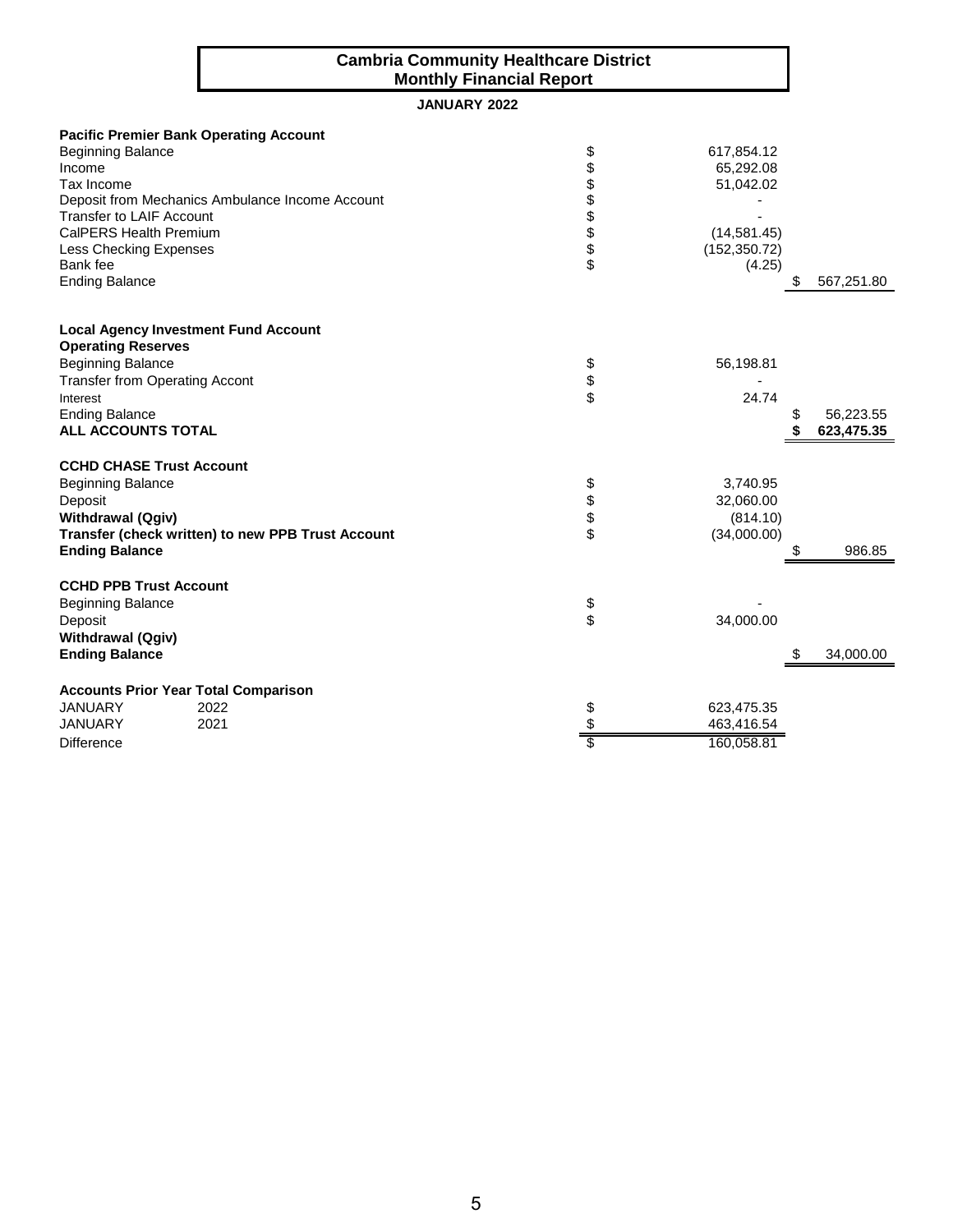# Cambria Community Healthcare District

## Transaction Detail by Account

January 2022

| <b>DATE</b>               | <b>TRANSACTION TYPE</b>     | <b>NUM</b> | <b>NAME</b>                               | MEMO/DESCRIPTION                  | <b>AMOUNT</b> |
|---------------------------|-----------------------------|------------|-------------------------------------------|-----------------------------------|---------------|
| 11200 PP (5645) Operating |                             |            |                                           |                                   |               |
| 01/04/2022                | <b>Bill Payment (Check)</b> | 1540       | <b>Cambria Business Center</b>            | Annual Mailbox Renewal, PMB 103   | $-110.00$     |
| 01/04/2022                | Bill Payment (Check)        | 1541       | <b>Graybar Financial Services</b>         | Contract# 100-5910031-001         | $-163.24$     |
| 01/04/2022                | Bill Payment (Check)        | 1542       | <b>Mission Country Disposal</b>           | Acct# 4130-8101951                | $-213.08$     |
| 01/04/2022                | <b>Bill Payment (Check)</b> | 1543       | MP Cloud Technologies                     | Invoice 4979                      | $-599.00$     |
| 01/04/2022                | Bill Payment (Check)        | 1544       | PG&E - #A ending 348-9                    | Acct# 9976402348-9                | $-219.55$     |
| 01/04/2022                | <b>Bill Payment (Check)</b> | 1545       | PG&E - No Suite                           | Acct# 5179258810-8                | $-33.76$      |
| 01/04/2022                | <b>Bill Payment (Check)</b> | 1546       | PG&E - St. Lt.                            | Acct# 4378486135-3                | $-12.16$      |
| 01/04/2022                | Bill Payment (Check)        | 1547       | PG&E-#C ending 198-9                      | Acct# 3557298198-9                | $-182.52$     |
| 01/04/2022                | Bill Payment (Check)        | 1548       | Robert W Sayers                           | JANUARY 2022 INVOICES             | $-615.44$     |
| 01/04/2022                | Bill Payment (Check)        | 1549       | SDRMA P/L                                 | Member# 7576                      | $-6,845.70$   |
| 01/04/2022                | <b>Bill Payment (Check)</b> | 1550       | <b>SDRMA WC</b>                           | Member# 7576 Invoice# 70177       | $-8,547.95$   |
| 01/04/2022                | Bill Payment (Check)        | 1551       | Simone A. Rathbun                         | Mileage reimbursement             | $-25.18$      |
| 01/04/2022                | <b>Bill Payment (Check)</b> | 1552       | Wells Fargo Vendor Financial Services     | Cust# 1051980762                  | $-107.25$     |
| 01/04/2022                | Bill Payment (Check)        | 1553       | Antonio Mercado                           | December yard work                | $-150.00$     |
| 01/04/2022                | Bill Payment (Check)        | 1554       | JB Dewar, Inc.                            | Invoice# 131881                   | $-366.73$     |
| 01/04/2022                | <b>Bill Payment (Check)</b> | 1555       | <b>US Bank Card</b>                       | #4246 0445 5565 3652              | $-1,389.85$   |
| 01/06/2022                | <b>Bill Payment (Check)</b> | 1556       | Cambria Hardware Center                   | Acct# 205                         | $-144.13$     |
| 01/06/2022                | <b>Bill Payment (Check)</b> | 1557       | <b>Critical Tool</b>                      | Acct# 1001983277                  | $-398.17$     |
| 01/06/2022                | Bill Payment (Check)        | 1558       | Julie Ulcickas                            | Space #5                          | $-240.00$     |
| 01/06/2022                | Bill Payment (Check)        | 1559       | <b>Life Assist</b>                        | <b>INVOICE# 1157842</b>           | $-1,323.07$   |
| 01/06/2022                | Bill Payment (Check)        | 1560       | William Avery & Associates, INC.          | Invoice# 3331                     | $-800.00$     |
| 01/12/2022                | Bill Payment (Check)        | 1561       | Mr. Jeremy Kantner                        | Mileage reimbursement             | $-36.66$      |
| 01/19/2022                | <b>Bill Payment (Check)</b> | 1562       | Airgas West                               | Invoice# 9985499056               | $-420.60$     |
| 01/19/2022                | Bill Payment (Check)        | 1563       | <b>BoundTree Medical</b>                  | Acct# 106918                      | $-353.52$     |
| 01/19/2022                | Bill Payment (Check)        | 1564       | <b>Critical Tool</b>                      | Acct# 1001983277                  | $-79.63$      |
| 01/19/2022                |                             |            |                                           | Invoice# 364                      | $-11.00$      |
|                           | Bill Payment (Check)        | 1565       | Helping Hand Health Education             |                                   |               |
| 01/19/2022                | <b>Bill Payment (Check)</b> | 1566       | Kitzman Water (Culligan)                  | Acct# 54031                       | $-60.00$      |
| 01/19/2022                | Bill Payment (Check)        | 1567       | <b>Matthew Hallmark</b>                   | Mileage reimbursement             | $-40.60$      |
| 01/19/2022                | Bill Payment (Check)        | 1568       | <b>MEDSTOP Urgent Care</b>                | Invoice #22170                    | $-200.00$     |
| 01/19/2022                | <b>Bill Payment (Check)</b> | 1569       | <b>Modern Marketing</b>                   | Invoice# MMI144170                | $-865.51$     |
| 01/19/2022                | <b>Bill Payment (Check)</b> | 1570       | Mr. Timothy Benes                         | Mileage reimbursement             | -76.56        |
| 01/19/2022                | Bill Payment (Check)        | 1571       | Templeton Uniforms, LLC                   | Rcpt# 143063                      | -286.04       |
| 01/19/2022                | Bill Payment (Check)        | 1572       | Verizon Wireless                          | Acct# 271000184-00002             | $-273.54$     |
| 01/19/2022                | <b>Bill Payment (Check)</b> | 1573       | WEX Bank -                                | Invoice #77652375                 | $-1,854.55$   |
| 01/19/2022                | <b>Bill Payment (Check)</b> | 1574       | Zoll Medical Corp.                        | Invoice# 90059274                 | $-2,091.08$   |
| 01/19/2022                | Bill Payment (Check)        | 1575       | Airgas West                               | Invoice# 9121357557               | $-406.11$     |
| 01/19/2022                | Bill Payment (Check)        | 1576       | <b>BoundTree Medical</b>                  | Acct# 106918                      | $-691.23$     |
| 01/19/2022                | <b>Bill Payment (Check)</b> | 1577       | <b>BoundTree Medical</b>                  | Acct# 106918                      | $-15.70$      |
| 01/19/2022                | Bill Payment (Check)        | 1578       | <b>BoundTree Medical</b>                  | Acct# 106918                      | $-561.45$     |
| 01/19/2022                | Bill Payment (Check)        | 1579       | JB Dewar, Inc.                            | Invoice# 135180                   | $-132.45$     |
| 01/19/2022                | Bill Payment (Check)        | 1580       | Mutual of Omaha                           | Group ID# G000BZ6W                | $-264.00$     |
| 01/19/2022                | Bill Payment (Check)        | 1581       | SEIU Local 620                            | Union dues, Check date 01/20/2022 | $-69.04$      |
| 01/19/2022                | Bill Payment (Check)        | 1582       | SpectrumVoIP                              | Acct# 8059278304                  | $-15.32$      |
| 01/19/2022                | <b>Bill Payment (Check)</b> | 1583       | Vanir Construction Management, Inc.       | Invoice# 172659                   | $-15,840.00$  |
| 01/19/2022                | Bill Payment (Check)        | 1584       | Dana Brancati                             | DMV License renewal reimbursement | $-12.00$      |
| 01/24/2022                | Bill Payment (Check)        | 1585       | <b>Charter Communications</b>             | Acct# 824510113 0094588           | $-347.09$     |
| 01/24/2022                | <b>Bill Payment (Check)</b> | 1586       | <b>Coast Unified School District</b>      | Invoices# 220027-28, 220030-32    | $-171.00$     |
| 01/24/2022                | Bill Payment (Check)        | 1587       | Coastal Copy                              | Acct# CC45                        | $-321.34$     |
| 01/24/2022                | <b>Bill Payment (Check)</b> | 1588       | JB Dewar, Inc.                            | Invoice# 132612                   | $-1,047.37$   |
| 01/24/2022                | Bill Payment (Check)        | 1589       | <b>Life Assist</b>                        | <b>INVOICE# 1170710</b>           | $-1,066.60$   |
| 01/24/2022                | Bill Payment (Check)        | 1590       | Med Post Urgent Care                      | Invoice# 012231226                | $-150.00$     |
| 01/24/2022                | Bill Payment (Check)        | 1591       | Mel's Lock and Key                        | Invoice# 021823                   | $-90.00$      |
| 01/24/2022                | Bill Payment (Check)        | 1592       | Templeton Uniforms, LLC                   | Rcpt# 143468                      | $-125.48$     |
| 01/28/2022                | <b>Bill Payment (Check)</b> | 1593       | Adamski Moroski Madden Cumberland & Green | Invoice# 56450                    | $-225.00$     |
| 01/28/2022                | Bill Payment (Check)        | 1594       | <b>BoundTree Medical</b>                  | Acct# 106918                      | $-130.85$     |
| 01/28/2022                | <b>Bill Payment (Check)</b> | 1595       | <b>Coast Unified School District</b>      | Invoice# 220035                   | $-36.00$      |